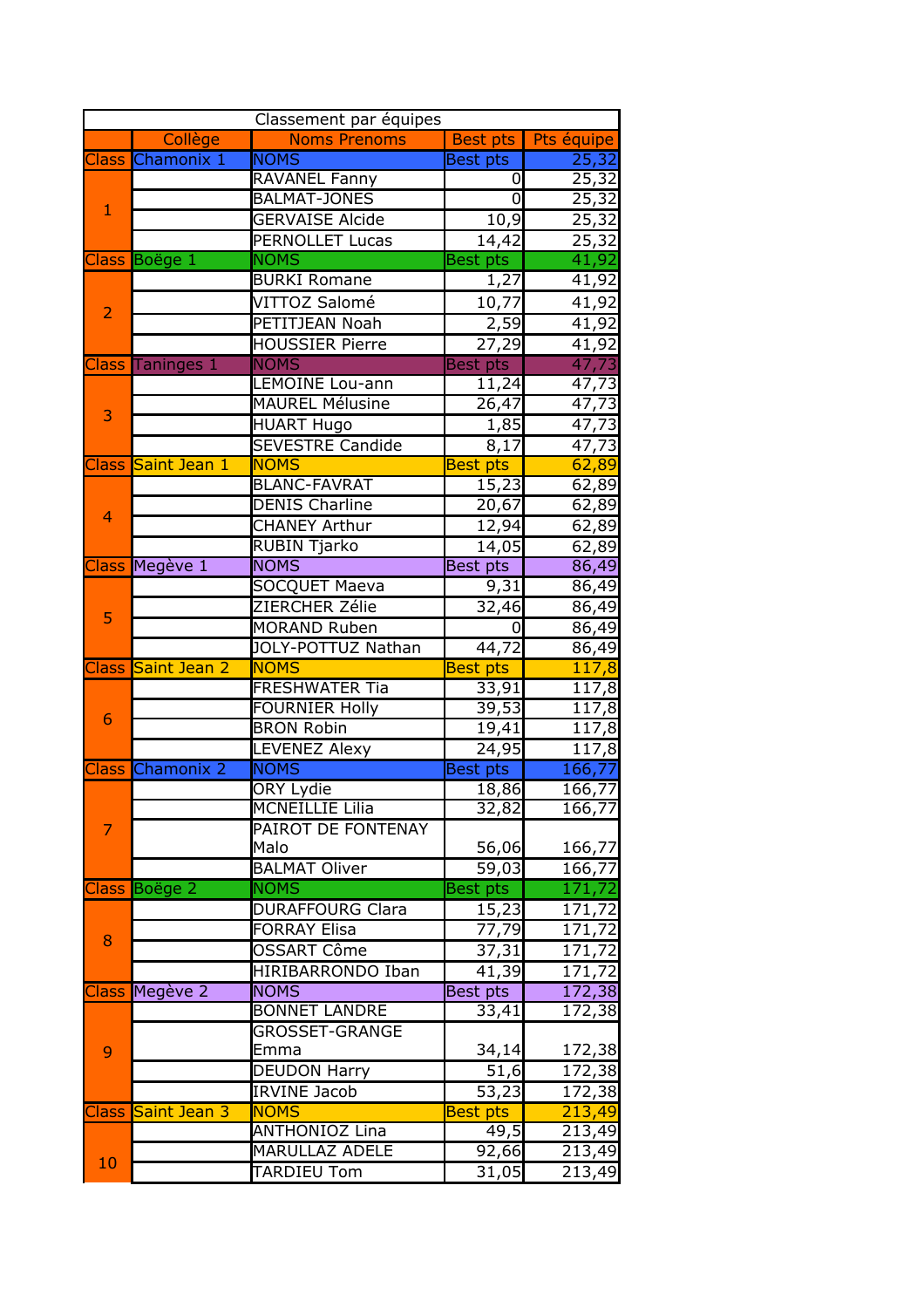|                       |                         | <b>BASTARD Mathéo</b>              | 40,28               | 213,49                   |
|-----------------------|-------------------------|------------------------------------|---------------------|--------------------------|
|                       | Class Annecy 1          | <b>NOMS</b>                        | <b>Best pts</b>     | 238,25                   |
| 11                    |                         | <b>CARLIEZ</b>                     | 52,22               | 238,25                   |
|                       |                         | <b>BARTHES Romane</b>              | $\overline{7}$ 2,83 | 238,25                   |
|                       |                         | PLAN Eloi                          | 7,58                | 238,25                   |
|                       |                         | PIGEON Clément                     | 105,62              | 238,25                   |
|                       | Class Passy 1           | <b>NOMS</b>                        | <b>Best</b> pts     | 253,98                   |
|                       |                         | <b>GAUTHIER Lilou</b>              | $\overline{56,22}$  | 253,98                   |
|                       |                         | <b>NICOUD Laura</b>                | 75,07               | 253,98                   |
| 12                    |                         | <b>ODIN Théophile</b>              | 45,28               | 253,98                   |
|                       |                         | <b>LAPETRUSA PACO</b>              | 77,41               | 253,98                   |
|                       | Class Thônes 1          | <b>NOMS</b>                        | Best pts            | 270,47                   |
|                       |                         | <b>DUBOURGEAL Alice</b>            | 34,45               | 270,47                   |
| 13                    |                         | <b>GAILLARD LIAUDON Cali</b>       | 125,84              | 270,47                   |
|                       |                         | LOZANO Romain                      | 48,82               | 270,47                   |
|                       |                         | <b>BOROCCO Eloi</b>                | 61,36               | 270,47                   |
|                       | Class Chamonix 3        | <b>NOMS</b>                        | Best pts            | 281,32                   |
|                       |                         | <b>GRYZKA JADE</b>                 | $\overline{58,57}$  | 281,32                   |
| 14                    |                         | <b>ADAMS Flore</b>                 | 64,01               | 281,32                   |
|                       |                         | <b>GHERSEN Oskar</b>               | 78,18               | 281,32                   |
|                       |                         | GAVOIS Sayan                       | 80,56               | 281,32                   |
|                       | <b>Class Taninges 2</b> | <b>NOMS</b>                        | <b>Best pts</b>     | 333,47                   |
|                       |                         | <b>MONET Justine</b>               | 102,09              | 333,47                   |
| 15                    |                         | <b>GRANGE GETINGER Dari</b>        | 105,53              | 333,47                   |
|                       |                         | <b>MARESCHAL Tom</b>               | 61,44               | 333,47                   |
|                       | Class Boëge 3           | <b>LEGOUT Carol</b><br><b>NOMS</b> | 64,41<br>Best pts   | 333,47<br>351,78         |
|                       |                         | <b>DEPOISIER Anaïs</b>             |                     | 351,78                   |
|                       |                         | <b>MONNEY Judith</b>               | 82,32<br>124,49     | 351,78                   |
| 16                    |                         | <b>AVALLET Timéo</b>               | 41,95               | 351,78                   |
|                       |                         | <b>CHARPENTIER Antoine</b>         | 103,02              | 351,78                   |
|                       | <b>Class Passy 2</b>    | <b>NOMS</b>                        | <b>Best pts</b>     | 548,03                   |
|                       |                         | <b>MOLLARD JOY</b>                 | 130,56              | 548,03                   |
|                       |                         | <b>DUPREY ALICIA</b>               | 141,44              | 548,03                   |
| 17                    |                         | <b>GAVARD Eliott</b>               | 136,62              | 548,03                   |
|                       |                         | PIHEMA CHARLIE                     | 139,41              | 548,03                   |
| <b>Class</b>          | Taninges 3              | <b>NOMS</b>                        | Best pts            | <b>NC</b>                |
|                       |                         | <b>BOUVET Olympe</b>               | 114,06NC            |                          |
| 18                    |                         | ZENONI Lilou                       | 144,34NC            |                          |
|                       |                         | <b>VERCHERE Josselin</b>           | 88,73NC             |                          |
|                       |                         |                                    |                     | NC                       |
| <b>Class Thones 2</b> |                         |                                    |                     |                          |
|                       |                         | <b>NOMS</b>                        | <b>Best pts</b>     | NC                       |
|                       |                         | <b>MALDONADO Lalie</b>             | 155,58NC            |                          |
|                       |                         |                                    |                     | ΙNC                      |
| 19                    |                         | MONASTIRI Grégoire                 | 73,14 NC            |                          |
|                       |                         | <b>DUBOURGEAL Max</b>              | 77,96 NC            |                          |
|                       | <b>Class Thones 3</b>   | <b>NOMS</b>                        | Best pts            | NC                       |
|                       |                         |                                    |                     | $\overline{\textsf{NC}}$ |
| 20                    |                         |                                    |                     | $\overline{\textsf{NC}}$ |
|                       |                         | PACCARD Aurélien                   | 85,02NC             |                          |
|                       | Class Megève 3          | <b>NOMS</b>                        | Best pts            | ΝC<br><b>NC</b>          |